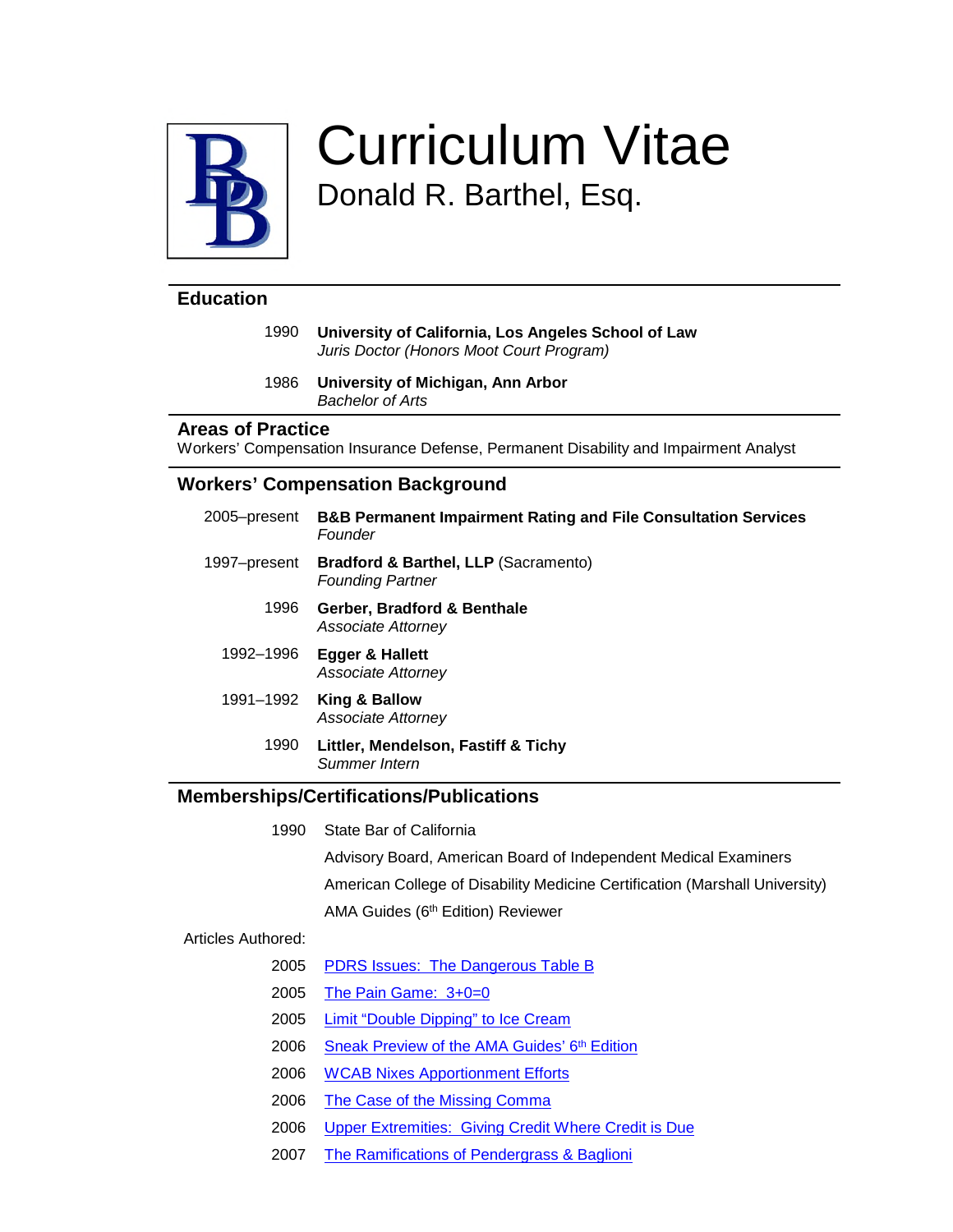- [Fuentes Lives](https://bradfordbarthel.blogspot.com/2007/04/fuentes-lives.html)
- [Pendergrass and Baglione Reversed! B&B Vindicated!](https://bradfordbarthel.blogspot.com/2007/04/pendergrass-and-baglione-reversed-b.html)
- [TD Caps & Exceptions: "A Riddle Wrapped in a Mystery Inside an](https://bradfordbarthel.blogspot.com/2007/10/td-caps-exceptions-riddle-wrapped-in.html)  [Enigma"](https://bradfordbarthel.blogspot.com/2007/10/td-caps-exceptions-riddle-wrapped-in.html)
- [How You Can Prove Genlyte & Zenith Courts Wrong!](https://bradfordbarthel.blogspot.com/2008/01/how-you-can-prove-genlyte-zenith-courts.html)
- 2008 How to "Discriminate" on the Basis of Age, Sex, Etc. or "Lies, Damned [Lies & Workers' Comp"](https://bradfordbarthel.blogspot.com/2008/01/how-to-discriminate-on-basis-of-age-sex.html)
- [AD to Employers: "You're On Your Own!"](https://bradfordbarthel.blogspot.com/2008/04/ad-to-employers-youre-on-your-own.html)
- [DEU Asserts Raters Have "Discretion"! \(Uh Oh!\)](https://bradfordbarthel.blogspot.com/2008/07/deu-asserts-raters-have-discretion-uh.html)
- ["Dude, Where's My…Witness?"](https://bradfordbarthel.blogspot.com/2009/01/dude-wheres-my-witness.html)
- [How Much Is A CAAA Member Really Worth?](https://bradfordbarthel.blogspot.com/2009/04/how-much-is-caaa-member-really-worth.html)
- [The Future of Almaraz/Guzman? \(Reading the Crystal Ball\)](https://bradfordbarthel.blogspot.com/2009/04/future-of-almarazguzman-reading-crystal.html)
- [Ogilvie I and II are "Dead on Arrival"](https://bradfordbarthel.blogspot.com/2009/07/ogilvie-i-and-ii-are-dead-on-arrival.html)
- [B&B Scores "Split Decision" in Almaraz/Guzman](https://bradfordbarthel.blogspot.com/2009/07/b-scores-split-decision-in.html)
- [Spinal Surgery Authorization Process OR Pain In The Neck?](https://bradfordbarthel.blogspot.com/2010/01/spinal-surgery-authorization-process-or.html)
- 2010 I Spy...for Free!
- [The AME Trap \(aka Why Agreed Medical Examiners Make Me](https://bradfordbarthel.blogspot.com/2010/04/ame-trap-aka-why-agreed-medical.html)  [Disagreeable\)](https://bradfordbarthel.blogspot.com/2010/04/ame-trap-aka-why-agreed-medical.html)
- [Intl Awards Salute B&B Tech Savvy](https://bradfordbarthel.blogspot.com/2010/07/intl-awards-salute-b-tech-savvy.html)
- 2010 Guzman & 6<sup>th</sup> DCA: WCAB Rubberstamp or Limitations on Misapplying [the Guides?](https://bradfordbarthel.blogspot.com/2010/07/guzman-6th-dca-wcab-rubberstamp-or.html)
- [100 Percent Trouble: The Expensive Future of PD](https://bradfordbarthel.blogspot.com/2011/01/100-percent-trouble-expensive-future-of.html)
- ["Ilegals'" Entitlement to Voucher/PD Increase…To Pay or Not to Pay](https://bradfordbarthel.blogspot.com/2011/01/illegals-entitlement-to-voucherpd.html)
- [Medical Marijuana and LC §4600 aka Are You HIGH?](https://bradfordbarthel.blogspot.com/2011/01/medical-marijuana-and-lc-4600-aka-are.html)
- [Increasingly Cloudy Skies: A Founding Partner's Perspective](https://bradfordbarthel.blogspot.com/2011/11/increasingly-cloudy-skies-founding.html)
- [How Much is a DFEC "Expert" Really Worth?](https://bradfordbarthel.blogspot.com/2011/12/how-much-is-dfec-expert-really-worth.html)
- [Does Terminating an Employee "Terminate" Your TD Defenses?](https://bradfordbarthel.blogspot.com/2011/12/does-terminating-employee-terminate-1.html)
- [Spherical Models](https://bradfordbarthel.blogspot.com/2013/01/spherical-models.html)
- [To Treat or Not To Treat A Non-Industrial Medical Condition \(From Fat](https://bradfordbarthel.blogspot.com/2013/01/to-treat-or-not-to-treat-non-industrial.html)  [Farms to Liver Disease\)](https://bradfordbarthel.blogspot.com/2013/01/to-treat-or-not-to-treat-non-industrial.html)
- [Covid-19: Multiple Employers over 14 Days \(Who's Liable?\)](http://bradfordbarthel.blogspot.com/2020/05/covid-19-multiple-employers-over-14.html)
- [The Trials & Tribulations of Subpoenas](https://bradfordbarthel.blogspot.com/2020/08/the-trials-tribulations-of-subpoenas.html)
- [Holy cow! Are Temp Job Assignments To Religious Employers](https://bradfordbarthel.blogspot.com/2020/08/holy-cow-are-temp-job-assignments-to.html)  [Unconstitutional?](https://bradfordbarthel.blogspot.com/2020/08/holy-cow-are-temp-job-assignments-to.html)
- [Catastrophic Injury: How Bad Does It Really Need To Be?](https://bradfordbarthel.blogspot.com/2021/02/catastrophic-injury-how-bad-does.html)
- [When You Settle Everything, Make Sure You Settle EVERYTHING](https://bradfordbarthel.blogspot.com/2021/03/when-you-settle-everything-make-sure.html)
- [Medical Marijuana: Are California Adjusters Now Drug Dealers?](https://bradfordbarthel.blogspot.com/2021/05/medical-marijuana-are-california.html)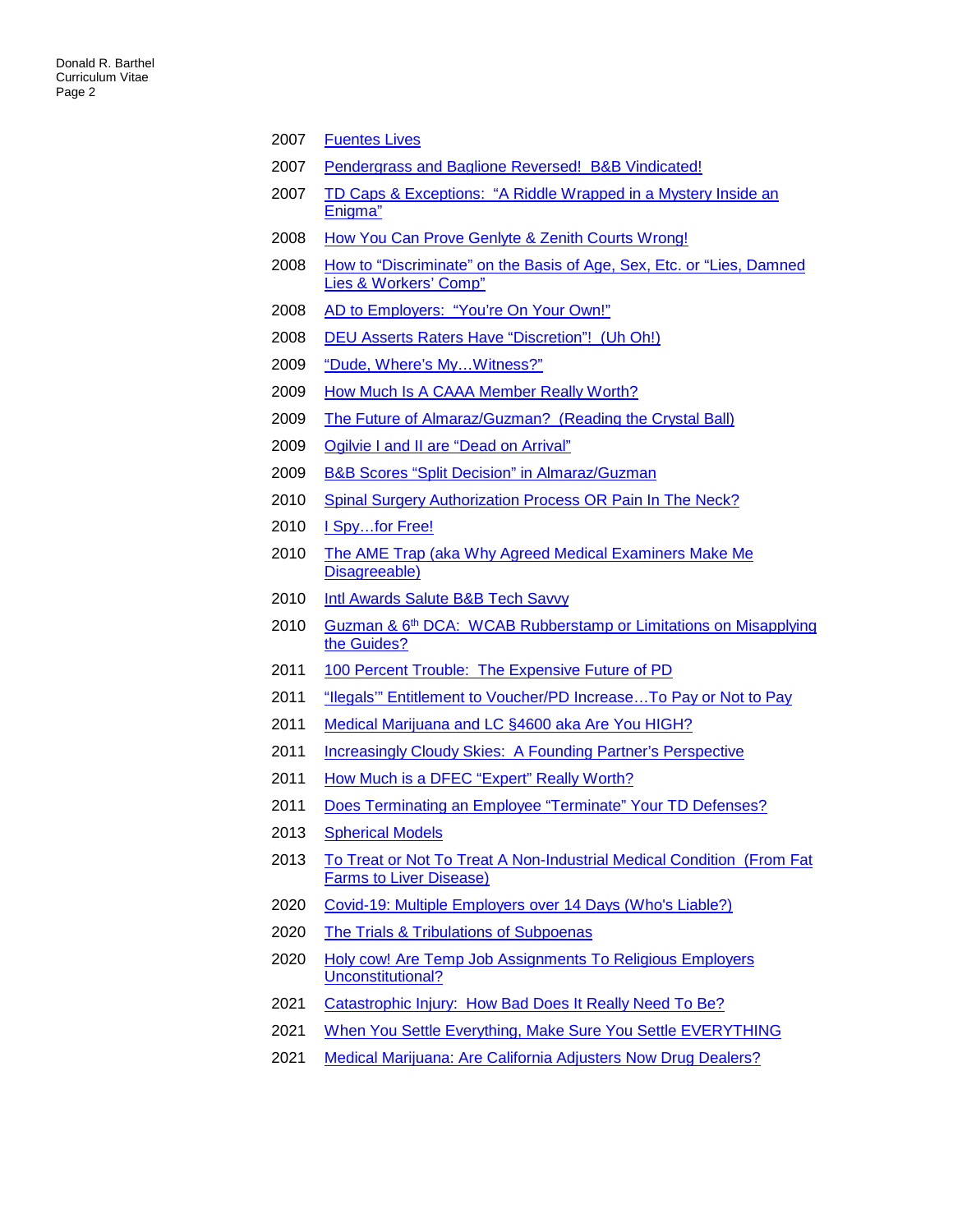#### **Activities**

Reviewer *AMA Guides to the Evaluation of Permanent Impairment (6th Ed.)*  Permanent Disability & Impairment Professional Rater Editor-in-Chief: B&B BLOG Guest Editorial Contributor - *Journal of Disability Medicine* Lecturer/Instructor: *Implementing & Using the AMA Guides (5th Edition)*

An acknowledged expert regarding the American Medical Association Guides to the Evaluation of Permanent Impairment, Mr. Barthel is a prolific and popular public speaker. He has taught adjusters, human resource directors, employer representatives, attorneys, and physicians throughout California and the United States, including representatives of:

20<sup>th</sup> Century Fox A. Marcus Hall & Associates ACE USA/ESIS ACWA/JPIA Adelson, Testan, Brundo & Jimenez Administrative Paralegal Services AEG Aerojet AIG AIU Holdings, Inc. Alcoa Fastening Systems A. Teichert & Son, Inc. Alternative Service Concepts American Apparel American Building Supply AmTrust North America Aon Risk Services Aramark Argonaut Insurance Services Arthur J. Gallagher & Co Arthur J. Gallagher Insurance Brokers Assoc. of Workers' Compensation Professionals Association of Hearing Representatives Athens Administrators BBrandt Insurance BB and T – Knight Insurance Services Bell-Carter Olive Company Bergener, Dye & Associates Berkley Specialty Underwriting Managers (a W. R. Berkley Company) Berkshire Hathaway Home State Bragg & Associates **Broadspire** Brownell Law Corporation Buckeye Claims Butte County Office of Education California Coalition on Workers' Compensation (CCWC) California Self-Insurers Association California Society of Industrial Medicine and Surgery (CSIMS) Cal Insurance & Associates Cambridge Integrated Services Group, Inc. Canelo, Wilson, Wallace & Padron Cascade Disability **CCMSI** Charter and Company ChevronTexaco Corporation City & County of San Francisco City of Long Beach, Office of the City Attorney City of Los Angeles City of Modesto City of Sacramento

City of San Jose, Deputy City Attorney City of Santa Ana City of Santa Monica ClaimQuest, Inc. Claims Management, Inc. Coca-Cola Enterprises Inc. Cohen & Lord Colen and Lee Corvel Corporation County of Riverside County of Sacramento County of San Bernardino Crawford & Co. Crum & Forster U.S. Fire Ins. Co. CTB/McGraw-Hill CWCDAA Cypress Insurance Company DC Risk Solutions Dickman and Bourla Chiropractic, Inc. Disney Worldwide Services, Inc. Dynamic Claims Services Edwin Haronian, MD, Inc. Employers Compensation Employers Insurance Group Enstar ESIS Everest National Insurance Company Famiglietti & Volpe FARA/F.A. Richard & Associates Farmers Insurance Federal Reserve Bank Finnegan Marks Fireman's Fund Fluss & Williams Foster Farms Four Seasons Hotel Westlake Village Frank Sariol, Esq. FRS Gallgher Bassett Services Gates McDonald Gomes, Hirshik & Hummel Graiwer & Kaplan Grancell, Lebovitrz, Stander, Barnes & Reubens Gray & Prouty Gregory Bragg & Associates GUARD Insurance GuideOne Insurance Halas, Muhar, Parish & Arnett Hallett & McCormick Hanna Brophy Hedrick & Associates Heisler & Bray

Hewlett-Packard ICR Staffing, Inc. IEA PD/AMA Guides instructor Impairment Resources Insurance Company of the West Insurance Educational Association Intercare Insurance Services Interwest Insurance Services Intracorp JT2 Kaiser Permanente Kinecta Federal Credit Union Larr & Banner APC Laughlin, Falbo, Levy and Moresi Law Offices of Carla Benvenuti Law Offices of Caroline Jackson Law Offices of Daniel Goggings Law Offices of David J. Shepard Law Offices of Edwin M. Riddle Law Offices of Ford-Farrar Law Offices of Gray & Prouty Law Offices of Jim Page Law Offices of Judith Slavin-Cosel Law Offices of Kenneth Kingdon Law Offices of Kevin Pegan Law Offices of Mark Barber Law Offices of Mark Sayed Law Offices of Mehr & Alvandi Law Offices of Phillip A. Cooke Law Offices of Richard L. Moser Law Offices of Samuel G. Grader Law Offices of Susan Gorelick Law Offices of Terri Olsen Law Offices of Timothy H. Huber Law Offices of W. Lance Russum Liberty Mutual Life Chiropractic College L.A. County Employees Retirement Ass. Lundberg Family Farms LWP Claims Majestic Insurance Maloof Sports & Entertainment Manning & Marder, Kass Ellrod, Ramirez, LLP Meadowbrook Insurance Medlink Metropolitan Transit Authority – L.A. Michael J. Skala, Jr., Attorney at Law